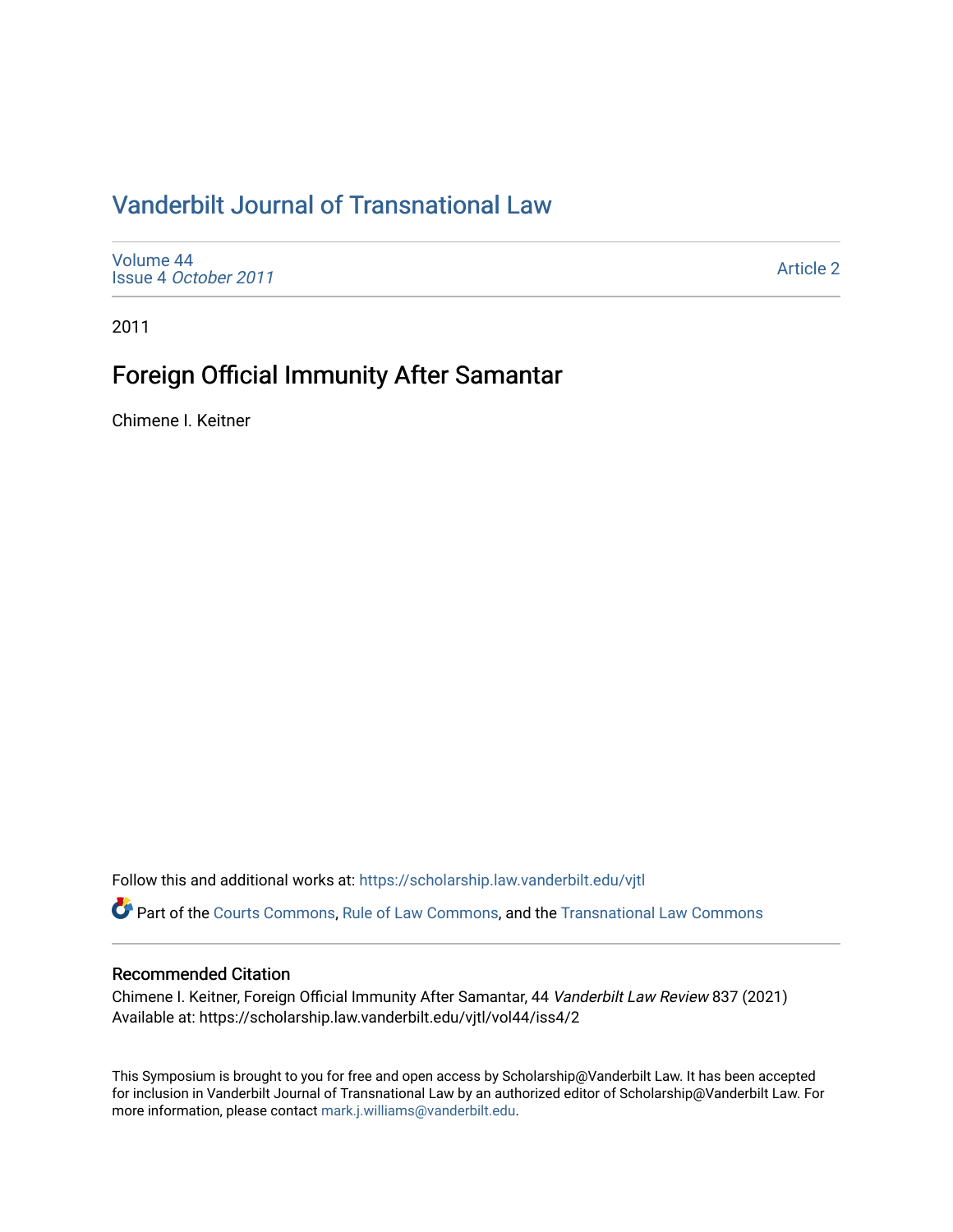# **Foreign Official Immunity After** *Samantar*

### *Chimdne L Keitner\**

#### **ABSTRACT**

*In* Samantar v. Yousuf, *the U.S. Supreme Court unanimously held that the Foreign Sovereign Immunities Act (FSLA) does not govern the immunity of foreign officials from legal proceedings in U.S. courts. Part I of this symposium contribution seeks to put in sharper focus exactly what is, and what is not, in dispute following* Samantar. *Part H1 presents three challenges to common assumptions about conduct-based immunity, which I consider under the headings of personal responsibility, penalties, and presence. Under the heading of personal responsibility, I emphasize that state responsibility and individual responsibility are not mutually exclusive. Under penalties, I argue that civil immunity and criminal immunity are not fundamentally distinct. Under presence, I emphasize that a defendant who enters the forum state's territory might justifiably have a weaker claim to conduct-based immunity than one who does not. Part III suggests some factors that should guide lower courts in determining an individual defendant's entitlement to immunity going forward.*

## **TABLE OF CONTENTS**

|       | TYPES OF IMMUNITY CLAIMS AFTER SAMANTAR |  | 840 |
|-------|-----------------------------------------|--|-----|
| -11.  |                                         |  | 843 |
|       | $A_{1}$                                 |  | 844 |
|       | - B. -                                  |  | 846 |
|       | $C =$                                   |  | 847 |
| TTT - |                                         |  | 849 |

The Supreme Court's unanimous decision in *Samantar v. Yousuf* vindicated the **U.S.** government's consistent position that current or

**<sup>\*</sup>** Associate Professor of Law, University of California, Hastings College of the Law. The author represented Professors of Public International Law and Comparative Law as amici curiae in *Samantar v. Yousuf.*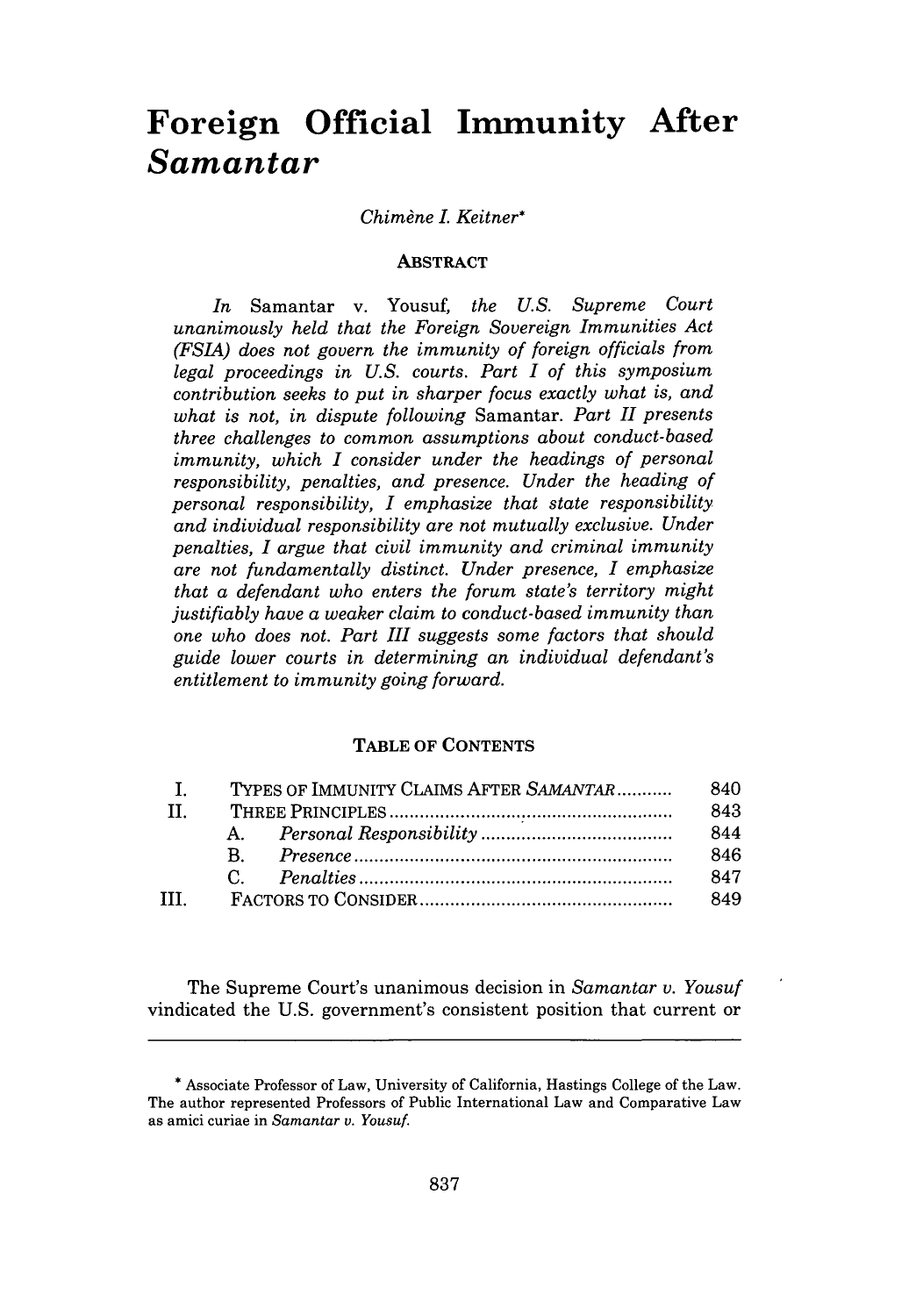former foreign officials cannot claim immunity under the Foreign Sovereign Immunities Act **(FSIA).1** Under *Samantar,* individual official immunity (as opposed to state immunity) is a matter of common law, and is not necessarily commensurate with the immunity of the state.2 It now falls to the lower courts to define the role of the Executive and the precise contours of official immunity.

Part I of this contribution seeks to put in sharper focus exactly what is, and what is not, in dispute following *Samantar.* Even outside the FSIA, most individual immunity claims will fall into wellrecognized categories of immunity (or lack thereof), and thus present fairly straightforward questions for adjudication. That said, it **is** precisely the few remaining contentious claims that pose the thorniest questions, because they implicate competing concerns for ensuring individual accountability and providing a forum for victims (which push towards less immunity), and avoiding foreign relations conflicts and protecting **U.S.** officials from legal proceedings in foreign courts (which push towards greater immunity).3

Part II presents three challenges to common assumptions about conduct-based immunity,4 which I consider under the headings of personal responsibility, penalties, and presence. Under the heading of personal responsibility, **I** emphasize that state responsibility and individual responsibility are not mutually exclusive. This pushes against the view that the only relevant question for determining an individual's entitlement to conduct-based immunity is whether the

**<sup>1.</sup>** Foreign Sovereign Immunities Act of **1976, 28 U.S.C. §§ 1330, 1602-1611 (2006).** For the **U.S.** government's position on the scope of the Foreign Sovereign Immunity Act **(FSIA),** see Brief for the United States as Amicus Curiae Supporting Affirmance, Samantar v. Yousuf, **130 S.** Ct. **2278** (No. **08-1555)** [hereinafter United States Samantar Amicus Brief]; Brief for the United States as Amicus Curiae in Support of Affirmance, Matar v. Dichter, **563 F.3d 9 (2d** Cir. **2009)** (No. 07-2579-cv) [hereinafter United States Matar Amicus Brief]; Statement of Interest of the United States, Matar v. Dichter, **500** F. Supp. **2d** 284 **(S.D.N.Y. 2007)** (No. **05** Civ. **10270);** Statement of Interest of the United States, Chuidian v. Philippine Nat'i Bank, 734 F. Supp. 415 **(C.D.** Cal. **1990)** (No. **86-2255).**

<sup>2.</sup> Samantar v. Yousuf, **130 S.** Ct. **2278, 2290** (2010).

**<sup>3.</sup>** Although the principles governing immunity of foreign officials in **U.S.** courts will not necessarily be applied **by** foreign courts adjudicating the immunity of **U.S.** officials, one can anticipate that foreign courts will reference **U.S.** practice in establishing their own standards.

<sup>4.</sup> For more on the distinction between status-based and conduct-based immunity, see Chimbne **I.** Keitner, *Annotated Brief of Professors of Public International Law and Comparative Law as* Amici Curiae *in Support of Respondents in* Samantar v. Yousuf **15** LEWIS *&* CLARK L. REV. **609, 620-22** (2011) [hereinafter Keitner, *Annotated Brie/];* Chim&ne I. Keitner, *The Common Law of Foreign Official Immunity,* 14 **GREEN** BAG 2D 61, 62-68 (2010) [hereinafter Keitner, Common Law]; Chimène I. Keitner, *Officially Immune? A Response to Bradley and Goldsmith,* **36** YALE **J. INT'L** L. **ONLINE 1, 8-9** (2010) [hereinafter Keitner, *Officially Immune?].*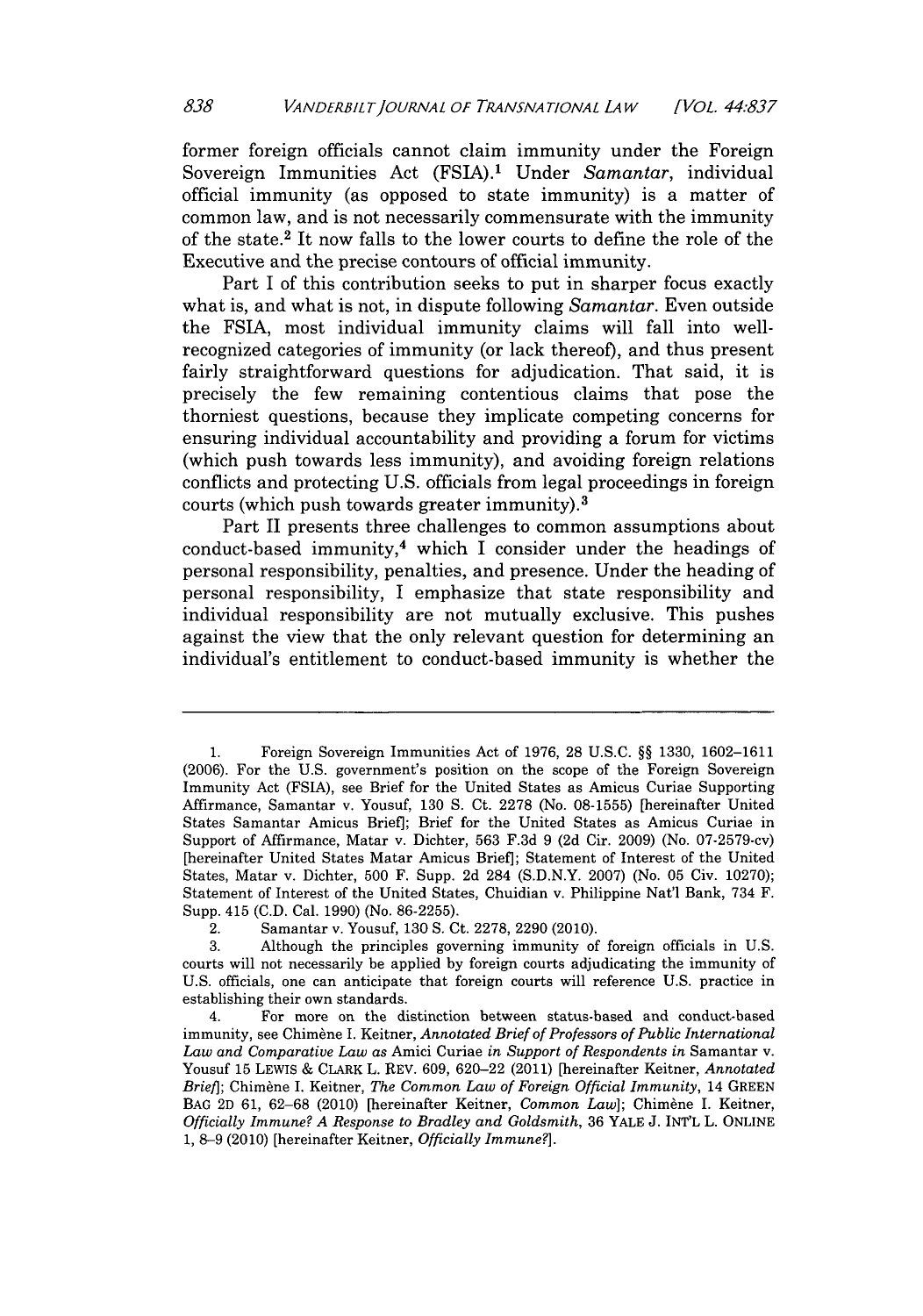alleged conduct is attributable to the foreign state.5 Briefly stated, conduct that is *not* attributable to the foreign state does not benefit from immunity. Conduct that is *solely* attributable to the foreign state and does not entail personal responsibility does benefit from immunity.6 Conduct that entails both personal and state responsibility might or might not benefit from immunity, depending on other relevant factors.

The principle that certain conduct can entail both personal and state responsibility is most evident in international criminal law, which regularly imposes legal consequences on individuals for conduct performed on behalf of the state.7 This principle is also reflected in national prosecutions for international crimes, which can be accompanied in some legal systems **by** claims for civil damages **by** *parties civiles.8* The current predominance of criminal penalties, as opposed to civil penalties, for individuals alleged to have engaged in internationally wrongful conduct has led some to treat civil and criminal penalties as though they were fundamentally distinct.9 However, if a central concern of contemporary immunity doctrines is to preclude one country's courts from adjudicating the lawfulness of another country's conduct, then there seems to be little conceptual difference between civil and criminal penalties, even though there might be practical differences in the initiation and conduct of proceedings. **I** discuss the implications of this observation in the section on penalties.

The idea of presence highlights the difference between cases involving defendants who remain outside the territorial jurisdiction of the forum state, and those involving defendants who have entered the

*<sup>5.</sup> See, e.g.,* Special Rapporteur, *Second Report on Immunity of State Officials from Foreign Criminal Jurisdiction,* Int'l Law Comm'n, **1** 24, **U.N.** Doc. *A/CN.4/631* (June **10,** 2010) **(by** Roman **A.** Kolodkin) ("[It is] right to use the criterion of the attribution to the State of the conduct of an official in order to determine whether the official has immunity *ratione materiae* and the scope of such immunity.").

**<sup>6.</sup>** Rosanne van Alebeek also distinguishes a category of conduct that is solely attributable to the foreign state in her study of this topic. **ROSANNE VAN** ALEBEEK, THE IMMUNITIES OF **STATES AND** THEIR **OFFICIALS IN** INTERNATIONAL CRIMINAL LAW **AND INTERNATIONAL** HUMAN RIGHTS LAW **(2008).**

**<sup>7.</sup>** To illustrate this principle, one need think only of the crimes perpetrated with state authority **by** individuals who were part of the Nazi government in Germany during World War **II.** *See* Charter of the International Military Tribunal art. **6,** Oct. **6,** 1945, **59** Stat. 1546, **82 U.N.T.S. 279** (establishing jurisdiction over such crimes).

**<sup>8.</sup>** *See, e.g.,* Harold Hongju Koh, Fildrtiga v. Pefia-Irala, *in* **INTERNATIONAL** LAw STORIES 45, **71** n.110 (John **A.** Noyes et al. eds., **2007)** (enumerating domestic statutes).

**<sup>9.</sup>** *See, e.g.,* Amicus Curiae Brief of the American Jewish Congress in Support of Petitioner at **5, 7-8,** 42-46, Samantar v. Yousuf, **130 S.** Ct. **2278** (2010) (No. **08-1555)** (indicating lack of immunity from criminal proceedings but arguing for immunity from civil proceedings for the same conduct); Brief of Amici Curiae of Former Attorneys General of the United States in Support of Petitioner at **17-18,** *Samantar,* **130 S.** Ct. **2278** (No. **08-1555);** United States Matar Amicus Brief, *supra* note **1,** at 24.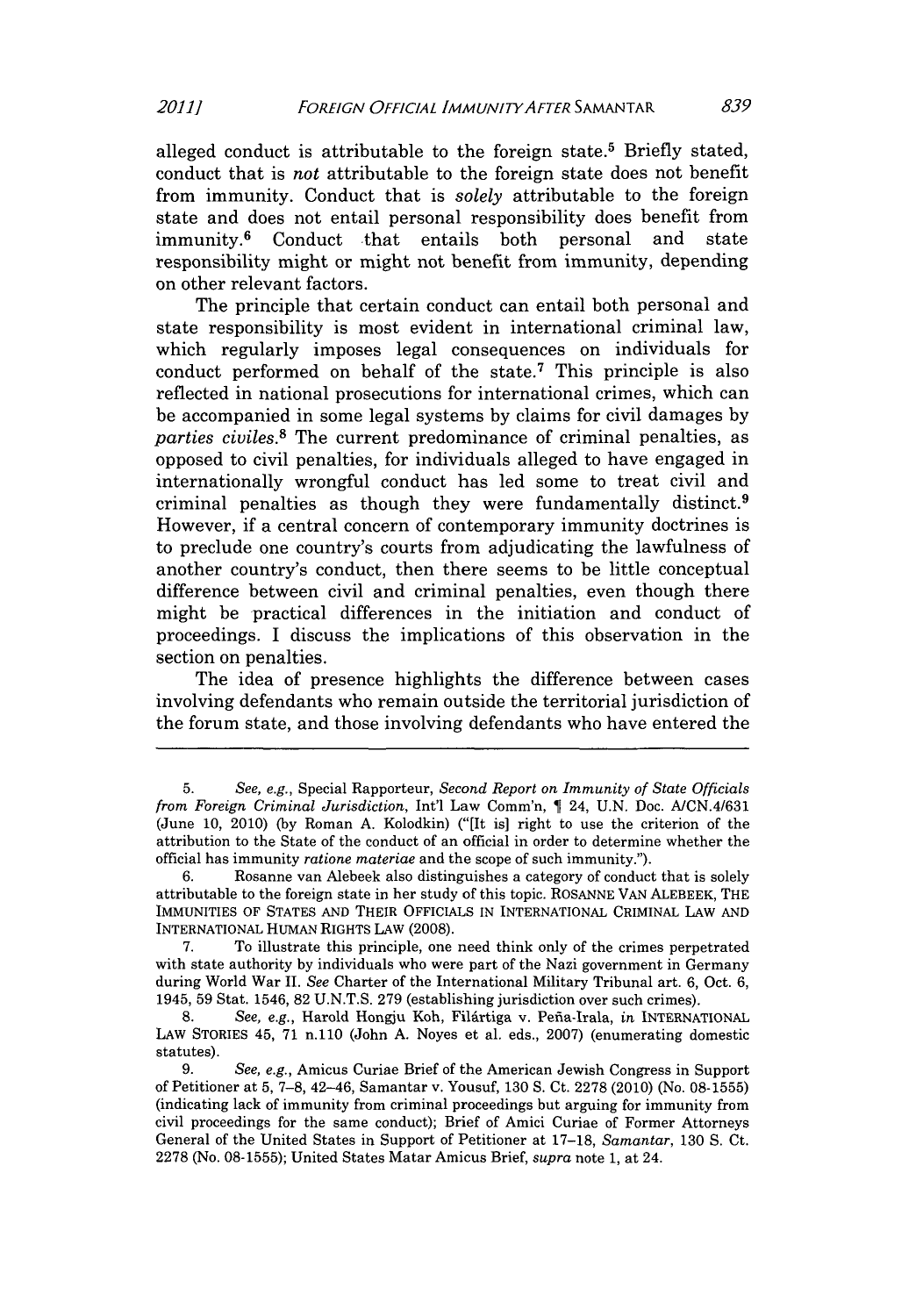forum state's territory. When a defendant is physically present on the forum state's territory, then immunity represents a waiver of the forum state's plenary jurisdiction over individuals within its territory.<sup>10</sup> Absent such a waiver, individuals who enter U.S. territory are subject to the plenary jurisdiction of U.S. courts.<sup>11</sup>

Finally, Part III suggests criteria that should guide lower courts in determining an individual defendant's entitlement to conductbased immunity. The Executive has currently declined to formulate bright-line rules, although it has articulated a non-exhaustive list of potentially relevant factors.12 **If** the Executive offers guidance in the form of a suggestion of immunity, the court should give such a suggestion substantial deference, particularly insofar as it conforms to previously articulated criteria.1a However, the ultimate goal should be to provide greater clarity to courts about how to weigh the legally relevant considerations, so that they can make principled and consistent determinations without executive intervention. Greater clarity will also put potential defendants who are not entitled to status-based immunity on heightened notice that traveling to, or residing in, the United States might come at the cost of defending themselves against criminal or civil proceedings in a **U.S.** court.

## **1.** TYPES OF **IMMUNITY** CLAIMS AFTER *SAMANTAR*

After *Samantar,* a current or former foreign official named as a defendant in a **U.S.** legal proceeding can raise one of four objections to jurisdiction based on immunity. These immunity-based objections do not preclude making other arguments for dismissal (such as the absence of subject-matter jurisdiction, failure to state a claim, or forum non conveniens), or raising an affirmative defense such as the act of state doctrine.14 In brief, the four objections are:

- **(1)** The defendant can claim status-based immunity.
- (2) The defendant can claim conduct-based immunity.

**<sup>10.</sup>** *See* The Schooner Exchange v. McFaddon, **11 U.S. (7** Cranch) **116, 136 (1812)** (clarifying that a nation's jurisdiction within its territory is absolute and exceptions to that jurisdiction require the nation's consent).

**<sup>11.</sup>** *See id.*

<sup>12.</sup> See United States Samantar Amicus Brief, *supra* note **1,** at **7,** 24-26.

**<sup>13.</sup>** I have suggested elsewhere that the level of deference owed to the Executive is different for status-based and conduct-based immunity. *See* Keitner, *Officially Immune?, supra* note 4, at **3** n.15. For a more extensive discussion of the Executive's current role, see Ingrid Wuerth, *Foreign Official Immunity Determinations in U.S. Courts: The Case Against the State Department,* **51** VA. **J. INT'L** L. **915 (2011).**

<sup>14.</sup> For more on the act of state doctrine, see Keitner, *Annotated Brief, supra* note 4, at 614-16.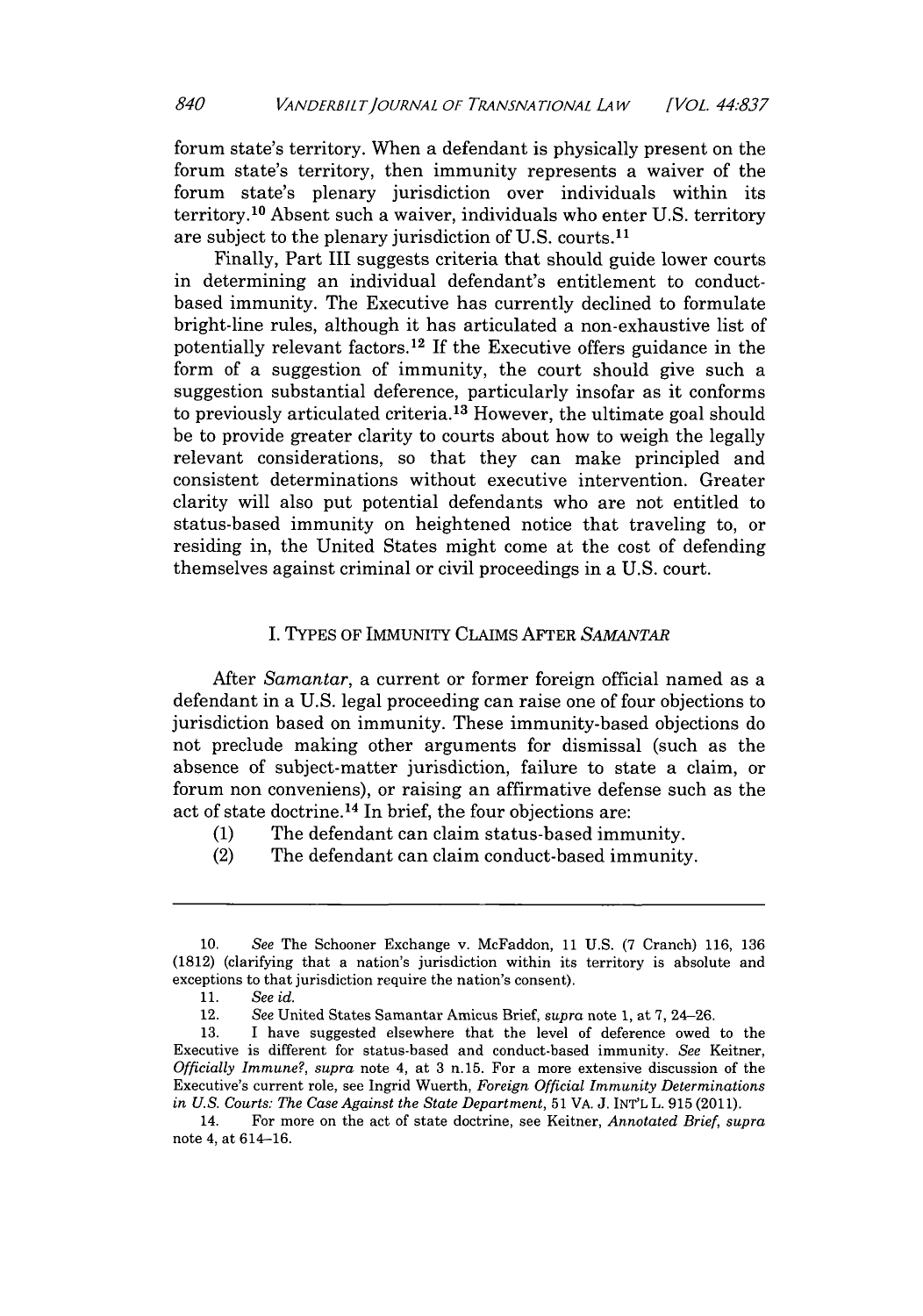**(3)** The defendant can claim that a foreign state or entity is a required party under Fed. R. Civ. Proc.  $19(a)(1)(B)$ , thus requiring dismissal of the case under *Republic of the Philippines v. Pimentel,* if the state or entity would be immune under the FSIA.'<sup>5</sup>

(4) The defendant can claim that the state is the real party in interest **by** analogy to *Kentucky v. Graham,16* if the relief sought would run directly against the state. **If** the state is the real party in interest, the claim against the individual defendant should be dismissed based on common law immunity or failure to name the real party in interest; the plaintiff might then be required to refile the complaint against the state itself under the FSIA, subject to equitable tolling.17 This option would not be available where a plaintiff sues a defendant "in his personal capacity and seek[s] damages from his own pockets."<sup>18</sup>

The following three categories of defendants are generally entitled to claim status-based immunity from the jurisdiction of **U.S.** courts under objection one above:

*Diplomats:* Diplomatic agents (that is, heads of diplomatic missions and members of the staff of diplomatic missions who have diplomatic rank) are generally immune from the criminal and civil jurisdiction of the receiving state under the Vienna Convention on Diplomatic Relations.19 Other staff and household members enjoy lesser forms of immunity under the Vienna Convention.20 In the United States, the Vienna Convention has been implemented **by** the Diplomatic Relations Act,<sup>21</sup> with the proviso that "[t]he President may, on the basis of reciprocity and under such terms and conditions as he may determine, specify [diplomatic] privileges and immunities **.** . **.** which result in more favorable treatment or less favorable treatment than is provided under the Vienna Convention."22

**18.** *Samantar*, **130 S. Ct. at 2281.**<br>**19.** Vienna Convention on Diplor

**19.** Vienna Convention on Diplomatic Relations art. **31(1),** Apr. **18, 1961, 23 U.S.T. 3227** (entered into force with respect to the United States Dec. **13, 1972).** In the United States, this category may include certain members of **UN** Missions. *See* United States Headquarters Agreement, **S.J.** Res. 144, 80th Cong. **§ 15** (1947).

20. *See, e.g.,* Vienna Convention on Diplomatic Relations, *supra* note **19,** arts. **37-38** (defining the privileges and immunities available to diplomatic agents' family members as well as the staff and servants of the members of the diplomatic mission).

21. Diplomatic Relations Act of **1978,** 22 **U.S.C. §** 254a-e **(2006).**

22. *Id.* **§** 254c.

**<sup>15.</sup>** *Samantar,* **130 S.** Ct. at **2292** (citing Republic of the Philippines v. Pimentel, **553 U.S. 851, 867 (2008)).**

**<sup>16.</sup>** Kentucky **v.** Graham, 473 **U.S. 159, 165-66 (1985).**

**<sup>17.</sup>** *See* Keitner, *Common Law, supra* note 4, at **61** n.3 (noting that under the domestic model of official capacity suits via 42 **U.S.C. § 1983,** the state would be the real party in interest where an official is sued in his or her official capacity); Keitner, *Officially Immune?, supra* note 4, at 4 (identifying circumstances in which the state, and not the individual, is the real party in interest).<br>18. Samantar, 130 S. Ct. at 2281.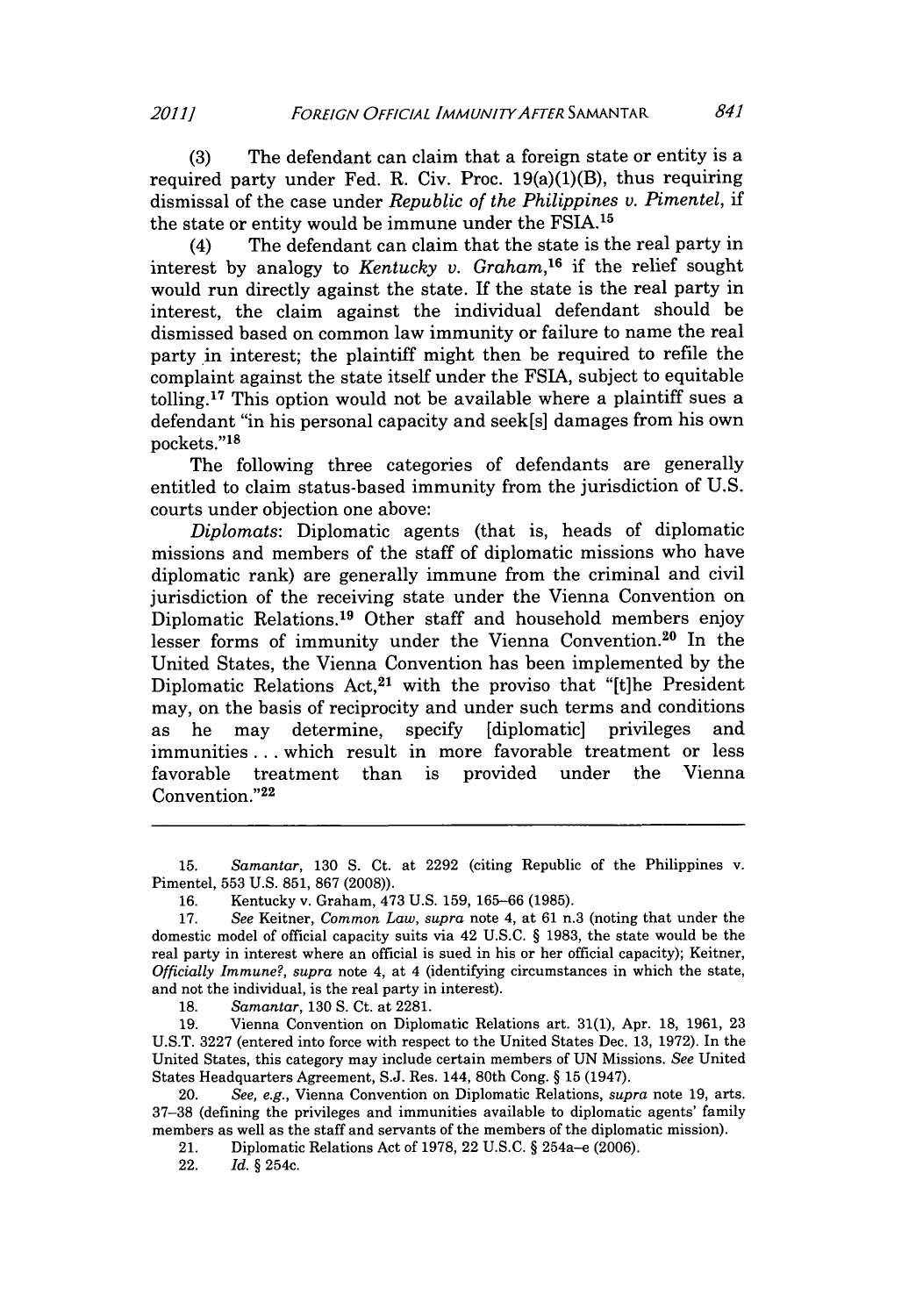*Incumbent Heads of State and Foreign Ministers:* Customary international law provides status-based immunity for incumbent heads of state and foreign ministers.23 Incumbent heads of state have successfully claimed status-based immunity from service of process in the United States. <sup>24</sup>

*Members of Special Diplomatic Missions:* The United States is not a party to the **UN** Convention on Special Missions.25 However, the United States has previously suggested immunity from service of process for certain invitees of the Executive Branch under the rubric of "special mission immunity,"26 and it has indicated its intention to continue doing so where specific criteria are met.<sup>27</sup>

Defendants who cannot claim status-based immunity (objection one above) may instead claim conduct-based immunity (objection two above). For example, the Vienna Convention on Consular Relations provides current and former consular officials with conduct-based immunity for acts performed in the exercise of their consular functions, 28 and the Vienna Convention on Diplomatic Relations provides former diplomats with immunity for acts performed in the exercise of their functions as a member of the diplomatic mission.<sup>29</sup>

In sum, **U.S.** courts need only consider the "common law of official immunity"30 referred to in *Samantar* when a current or former official who is *not entitled to status-based immunity,* and whose entitlement to conduct-based immunity *is not otherwise governed by treaty or statute,* claims immunity from jurisdiction. **A** central challenge is determining the sources and content of the

**<sup>23.</sup>** *See* Arrest Warrant of **11** April 2000 (Dem. Rep. Congo v. Belg.), 2002 I.C.J. **3,** 24 (Feb. 14).

<sup>24.</sup> See, e.g., Wei Ye v. Jiang Zemin, **383 F.3d 620, 627** (7th Cir. 2004) (finding Chinese President immune from service of process based on executive suggestion of head of state immunity).

**<sup>25.</sup>** Convention on Special Missions, *opened for signature* Dec. **16, 1969,** 1400 **U.N.T.S. 231** (entered into force June 21, **1985);** *see also Status: Convention on Special Missions,* UNITED NATIONS TREATY **COLLECTION,** http://treaties.un.org/pagesViewDetails. aspx?src=UNTSONLINE&tabid=2&mtdsg\_no=III-9&chapter=3&lang=en#Participants (last visited Oct. **1,** 2011).

**<sup>26.</sup>** *See, e.g.,* Suggestion of Immunity and Statement of Interest of the United States at **11** n.9, Li Weixum v. Bo Xilai, **568** F. Supp. **2d 35 (D.D.C. 2006)** (Civ. No. 04- 0649 (RJL)) (suggesting immunity from service of process for invitee of the Executive Branch but emphasizing that "[s]pecial mission immunity would not **...** encompass all foreign official travel").

**<sup>27.</sup>** Harold Hongju Koh, Legal Adviser, Dep't of State, Keynote Address at the Vanderbilt Journal of Transnational Law Symposium: Foreign State Immunity at Home and Abroad (Feb. 4, **2011).**

**<sup>28.</sup>** *See* Vienna Convention on Consular Relations arts. 43(1), 53(4), **71(1),** Apr. 24, **1963,** 21 **U.S.T. 77, 596 U.N.T.S. 261.**

**<sup>29.</sup>** *See* Vienna Convention on Diplomatic Relations, *supra* note **19,** art. **39(2).**

**<sup>30.</sup>** Samantar v. Yousuf, **130 S.** Ct. **2278, 2290** (2010).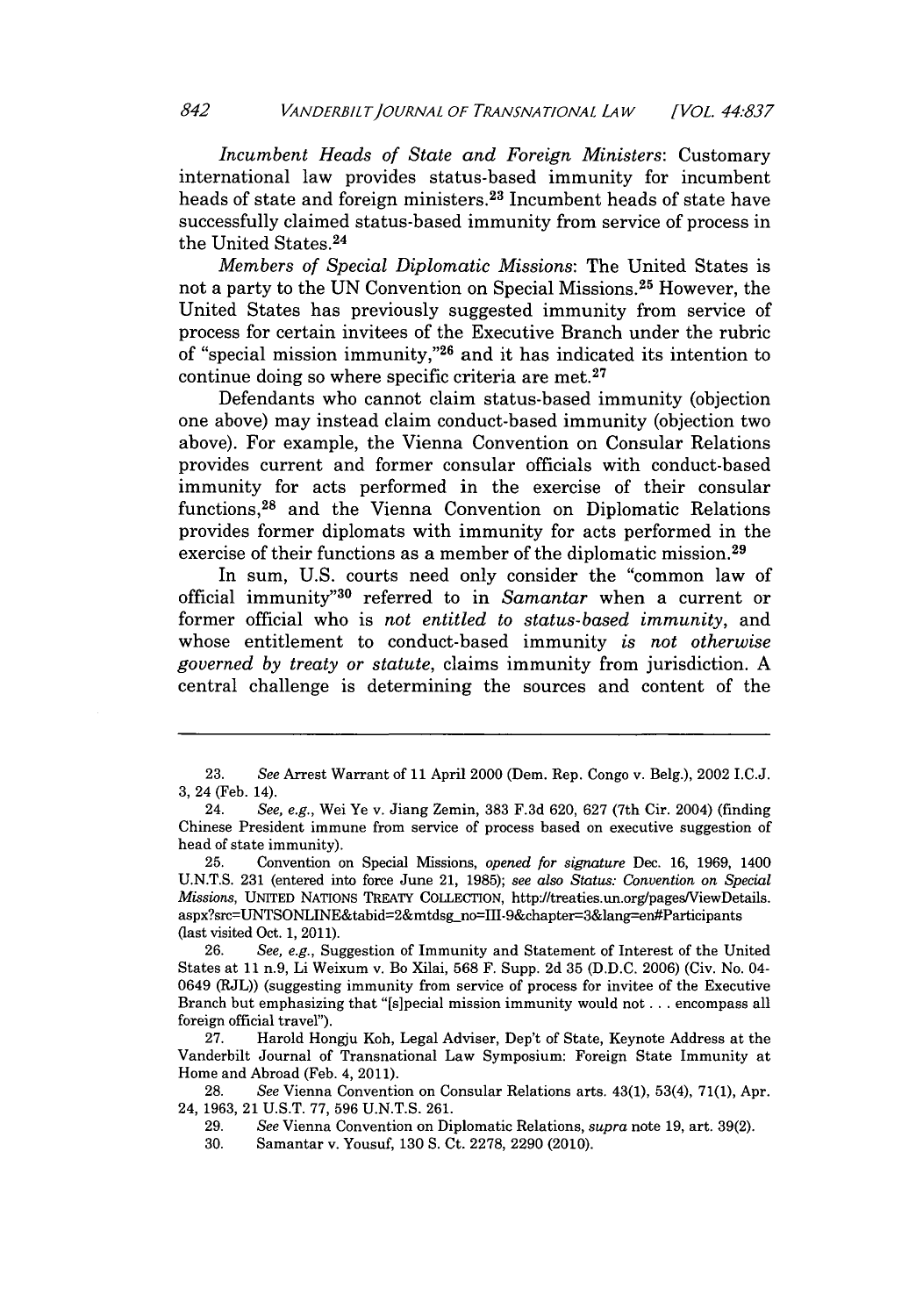common law principles that govern these residual, conduct-based immunity claims.

#### II. THREE PRINCIPLES

In *Samantar,* the Supreme Court held unequivocally that the **FSIA** does not govern individual immunity claims, but it was much more circumspect about defining the "common law" that does govern such claims.<sup>31</sup> The Executive has taken the position that the common law supports a historical practice of absolute deference to executive suggestions of immunity or, if the Executive remains silent, judicial application of "principles adopted **by** the Executive Branch, informed **by** customary international law."32 The Executive has, at present, refrained from issuing an exhaustive or hierarchical list of such principles, and has instead committed to developing such principles over time.<sup>33</sup>

Advocates of absolute judicial deference to the Executive on questions of both status-based and conduct-based immunity cite the Court's statement in *Samantar* that "[w]e have been given no reason to believe that Congress saw as a problem, or wanted to eliminate, the State Department's role in determinations regarding individual official immunity."<sup>34</sup> However, although the *Samantar* Court described the State Department's pre-FSIA role in suggesting immunity for foreign *vessels,* it did not undertake its own analysis of the State Department's role in cases brought against foreign *individuals,* nor did the Court need to define that role in order to conclude that the FSIA was not intended to supplant it.<sup>35</sup> If the Supreme Court meant to endorse absolute executive deference, it could easily have done so. Instead, it referred throughout its opinion to the "common law" and made no mention of "principles adopted **by** the Executive Branch," despite having been urged **by** the United States to do so. The precise role of the Executive *post-Samantar* thus remains a matter of dispute, as evidenced **by** recent briefing on remand in *Samantar* itself.36

I have taken issue elsewhere with the claim that there is a consistent historical practice of absolute deference to the Executive on

**<sup>31.</sup>** *Id.* at **2290.**

**<sup>32.</sup>** United States Samantar Amicus Brief, *supra* note **1,** at **8.**

**<sup>33.</sup>** Koh, *supra* note **25.**

<sup>34.</sup> *Samantar,* **130 S.** Ct. at **2291.**

**<sup>35.</sup>** *Id.* at **2284-85.**

**<sup>36.</sup>** The pleadings on remand are available at *Pleadings:* Yousuf v. Samantar, **CENTER** FOR **JUST. &** ACCOUNTABILITY, http://www.cja.org/article.php?list=type& type=142#U.S.%20District%20Court%20for%20the%20Eastern%2District%200f%20Vi rginia%20%280n%20Remand%29 (last visited Oct. **1,** 2011).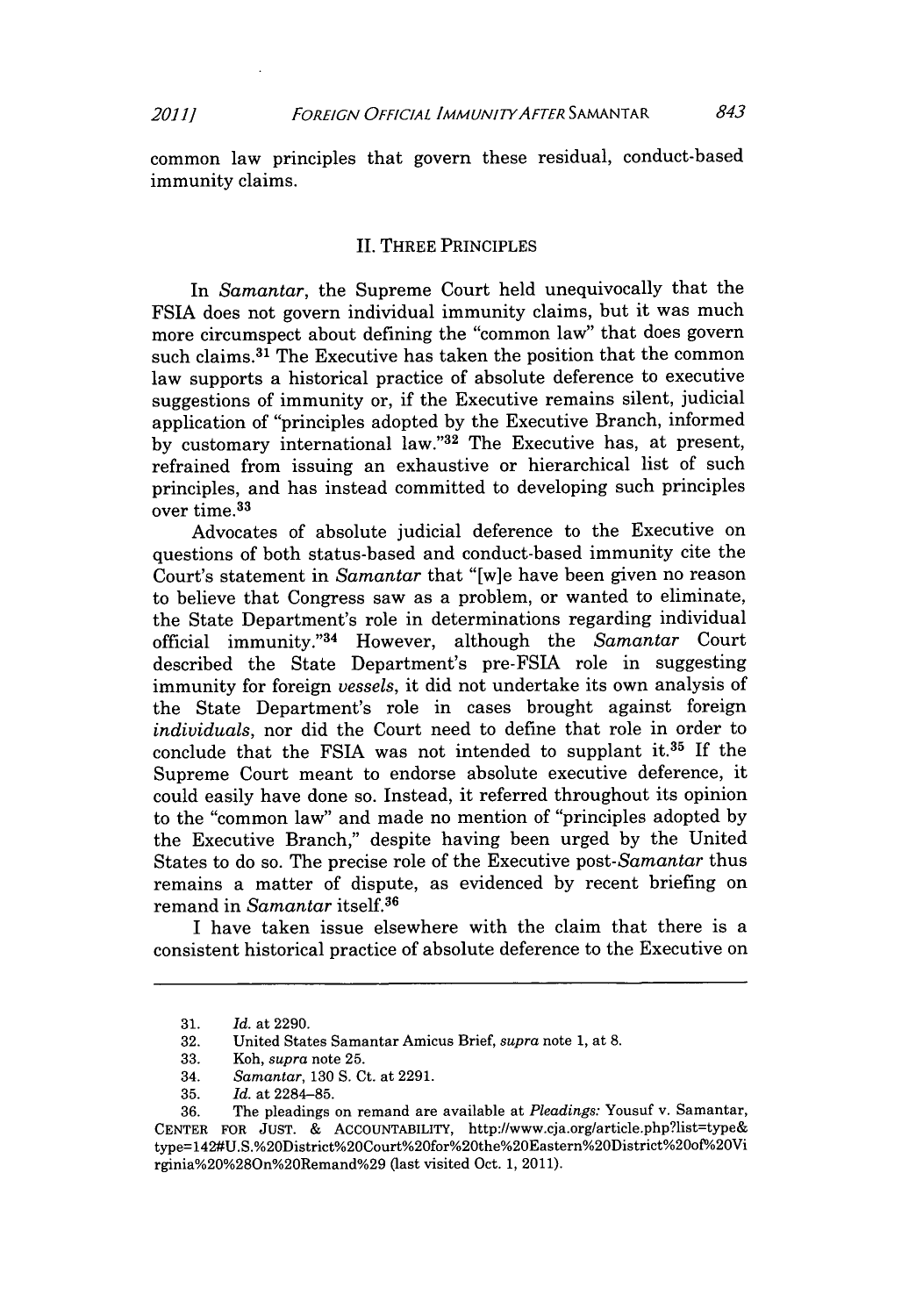questions of individual conduct-based immunity.37 Even if there were such a practice, it is unlikely that the "common law" is reducible to it. Yet regardless of the degree of deference owed to executive suggestions, the question remains of what principles ought to govern conduct-based immunity-whether these principles are articulated and applied **by** the Executive, **by** courts, or **by** some combination of both. The rest of this Part identifies three such principles.

## **A.** *Personal Responsibility*

Under both international law and **U.S.** law, individuals may be held personally responsible for acts performed under color of foreign law.<sup>38</sup> Simply put, personal responsibility and state responsibility are not mutually exclusive. The predicate for individual, conduct-based immunity is thus not simply whether the alleged conduct is attributable to the foreign state. <sup>39</sup>**If** it were, then domestic criminal prosecutions for international crimes committed **by** foreign officials would also be barred **by** immunity, because many such crimes are also attributable to the foreign state.

Those who advocate a zero-sum account of the relationship between personal responsibility and state responsibility sometimes cite a statement **by** the Appeals Chamber of the International Criminal Tribunal for the Former Yugoslavia (ICTY).40 The Appeals Chamber found that the ICTY does not have the authority to issue subpoenas for the production of documents to current government officials *in their official capacity,* because it lacks the power to impose sanctions on *states themselves* in the event of noncompliance, given its

**<sup>37.</sup>** *See* Keitner, *Common Law, supra* note 4, at **72** (describing the scant authority regarding deference to the Executive on questions of conduct-based immunity); *see also* Chimbne **I.** Keitner, *The Lost History of Foreign Official Immunity,* **87 N.Y.U.** L. REV. (forthcoming 2012) (exploring the Executive's own understanding of constitutional limitations on its ability to intervene in civil suits during the Founding Era).

**<sup>38.</sup>** For example, the crime of torture requires action under color of law. *See* Torture Convention Implementation Act of 1994, **18 U.S.C.** *§* 2340(1) **(2006).**

**<sup>39.</sup>** Article **7** of the International Law Commission's Draft Articles on State Responsibility attributes officials' *ultra vires* conduct to the state, but Article **58** makes clear that the provisions on attribution "are without prejudice to any question of the individual responsibility under international law of any person acting on behalf of a State." Responsibility of States for Internationally Wrongful Acts, **G.A.** Res. **56/83,** Annex, arts. **7, 58, U.N.** Doc. **A/RES/56/83** (Dec. 12, 2001) (Draft Articles on State Responsibility).

<sup>40.</sup> *See, e.g.,* United States Matar Amicus Brief, *supra* note **1,** at **23.**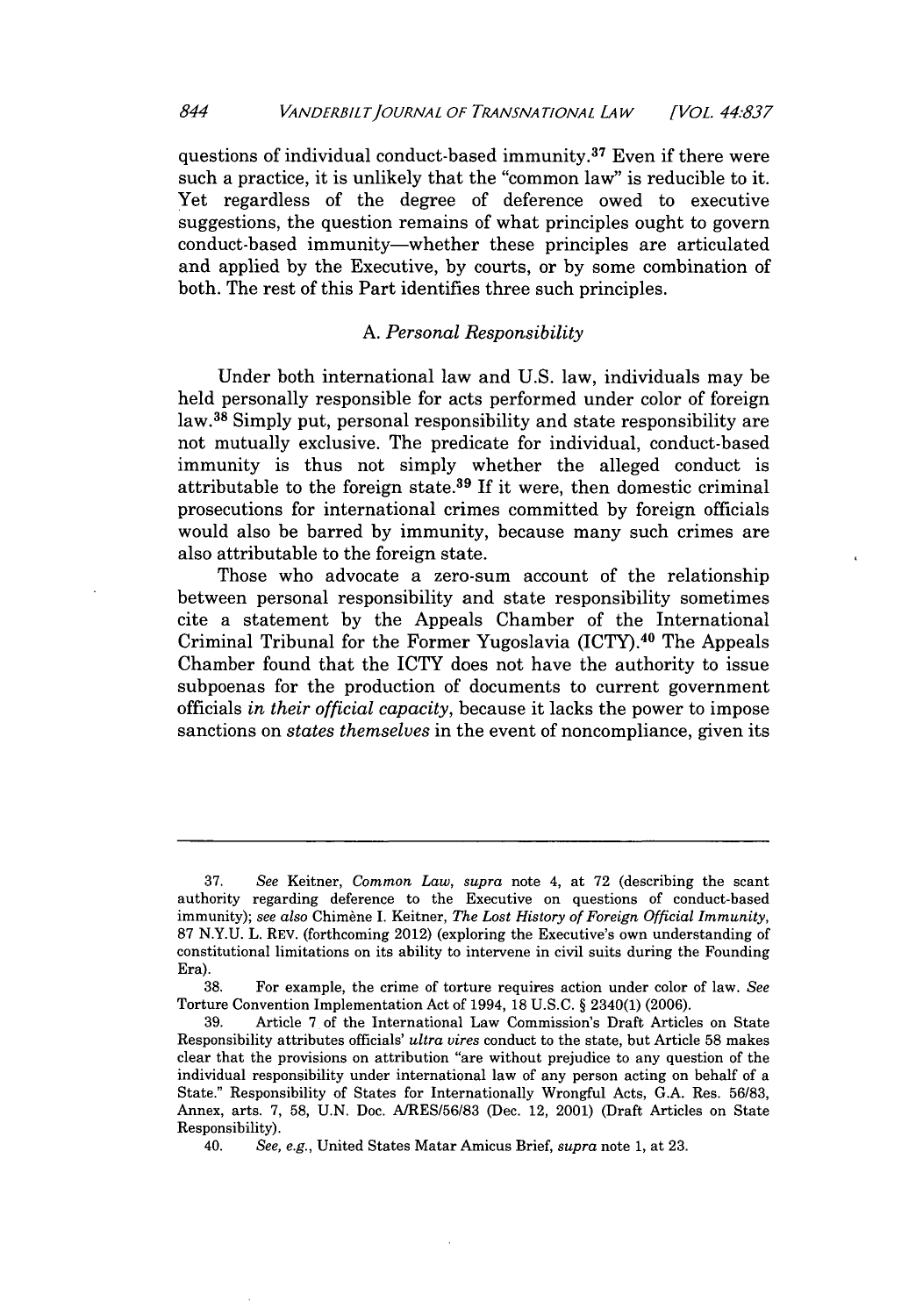limited mandate.41 In finding the tribunal powerless to issue this type of subpoena, the Appeals Chamber reasoned:

Such [current] officials are mere instruments of a State and their official action can only be attributed to the State. They cannot be the subject of sanctions or penalties for conduct that is not private but undertaken on behalf of a State. In other words, State officials cannot suffer the consequences of wrongful acts which are not attributable to them personally but to the State on whose behalf they act: they enjoy so-called "functional immunity."42

This makes sense in the context of a discussion of a current official's compliance or noncompliance with a request to produce documents on behalf of the state. However, it does not make sense in other contexts. As the ICTY emphasized in the same opinion, "Those responsible for [conduct within the tribunal's jurisdiction] cannot invoke immunity from national or international jurisdiction even if they perpetrated such crimes while acting in their official capacity," just as spies "although acting as State organs, may be held personally accountable for their wrongdoing."<sup>43</sup> Accordingly, state responsibility does not automatically confer individual immunity from the jurisdiction of international or domestic courts.

The United States has recognized the compatibility of state action with personal responsibility in at least some cases. For example, in a statement that pre-dates *Samantar* the United States argued that: "if the defendant were correct that color of law can simply be equated with sovereignty and that the FSIA is applicable in all such cases, the torture statute would be rendered meaningless. Such a result must be rejected."44 In that case, which involved the prosecution of Roy Belfast Jr. (a/k/a "Chuckie" Taylor) for torture in Liberia, the Court agreed with the **U.S.** government that the defendant could both act "in an official capacity" and still be held personally responsible for his conduct **by** a **U.S.** court.45 Just as personal responsibility does not necessarily equal a lack of immunity

<sup>41.</sup> Prosecutor v. Blaškić, Case No. IT-95-14-AR108, Judgment on the Request of the Republic of Croatia for Review of the Decision of the Trial Chamber of **18** July **1997, 38** (Int'l Crim. Trib. for the Former Yugoslavia Oct. **29, 1997).**

<sup>42.</sup> *Id.*

<sup>43.</sup> *See id. 41; see also* Hague Convention No. IV Respecting the Laws and Customs of War on Land, Oct. **18, 1907, 36** Stat. **2277** (defining "spies"); Regulations Concerning the Laws and Customs of War on Land, Oct. **18, 1907, 36** Stat. **2295** (Annex to the Hague Convention No. IV).

<sup>44.</sup> United States' Response in Opposition to Defendant's Motion to Dismiss the Indictment, United States v. Emmanuel, No. **06-20758-CR (S.D.** Fla. July **5, 2007),** at  $*1$ .<br>45.

<sup>45.</sup> *See* United States v. Belfast, **611 F.3d 783, 793, 808** (11th Cir. 2010) ("The Senate Executive Committee charged with evaluating the **CAT** aptly explained that there is no distinction between the meaning of the phrases 'under the color of law' [used in the **28 U.S.C.** *§* 2340] and in 'an official capacity' [used in **CAT].").**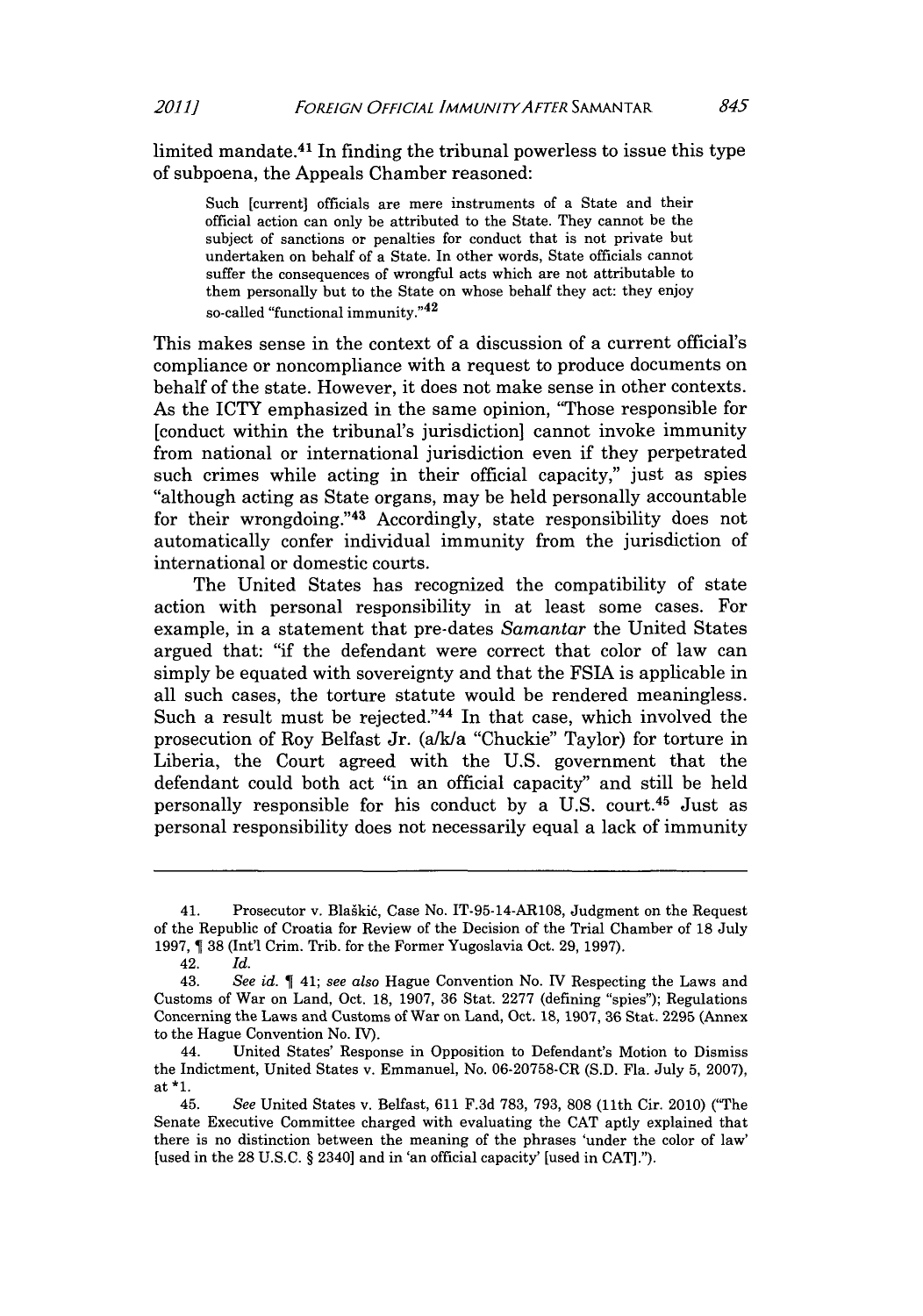(since immunity can depend on other factors), state responsibility does not automatically entail individual immunity, and should not be treated as though it does.

#### *B. Presence*

Individuals who enter **U.S.** territory do so with the consent of the United States, and become subject to the personal jurisdiction of **U.S.** courts. 46 Even accredited diplomats can be expelled **by** the United States if they engage in unlawful conduct, and they can lose their status-based immunity if they remain in the United States beyond a specified grace period.<sup>47</sup>

Jurisdictional immunities accorded current or former foreign officials are therefore an *exception* to the baseline principle of plenary jurisdiction based on territorial presence.<sup>48</sup> When proceedings are brought against a defendant who is physically present within the forum state (as opposed to a defendant who remains outside the jurisdiction), the principle of plenary territorial jurisdiction comes into play. The FSIA declines to recognize the immunity of the state itself when tortious or criminal conduct takes place within **U.S.** territory. 49 Just as the location of the acts plays a role in determining whether the exercise of the forum state's jurisdiction to prescribe, adjudicate, and enforce would be reasonable, so too does the location of the defendant.

In its submission to the district court on remand in *Samantar,* the United States emphasized that "[b]asic principles of sovereignty **...** provide that a state generally has a right to exercise jurisdiction over its residents."50 The United States further opined that **"U.S.** residents like Samantar who enjoy the protections of **U.S.** law ordinarily should be subject to the jurisdiction of our courts,

<sup>46.</sup> *See* The Schooner Exchange v. McFaddon, **11 U.S. (7** Cranch) **116, 136 (1812)** (discussing extent of a nation's jurisdiction "within its own territory").

<sup>47.</sup> *See* Vienna Convention on Diplomatic Relations, *supra* note **19, art.** *9* (stating that a receiving state may declare a member of the diplomatic staff to be unacceptable); *id.* arts. **37(2)-(3), 38(1)** (describing the extent of individual immunities).

<sup>48.</sup> For further discussion of the territorial principle, see Chimène I. Keitner, *Foreign Official Immunity and the "Baseline" Problem,* **80** FORDHAM L. REV. (forthcoming 2011).

<sup>49.</sup> *See, e.g.,* **28 U.S.C. §** 1605(a)(5) **(2006)** (amended 2008) (denying immunity where "damages are sought against a foreign state for personal injury or death, or damage to or loss of property, occurring in the United States and caused **by** the tortious act or omission of that foreign state or of any official or employee of that foreign state while acting within the scope of his office or employment.. **. .").**

**<sup>50.</sup>** Statement of Interest of the United States at **9,** Yousuf v. Samantar, No. 1:04cv1360 **(E.D.** Va. Aug. **1, 2007)** (citing *The Schooner Exchange, 11* **U.S. (7** Cranch) at **136).**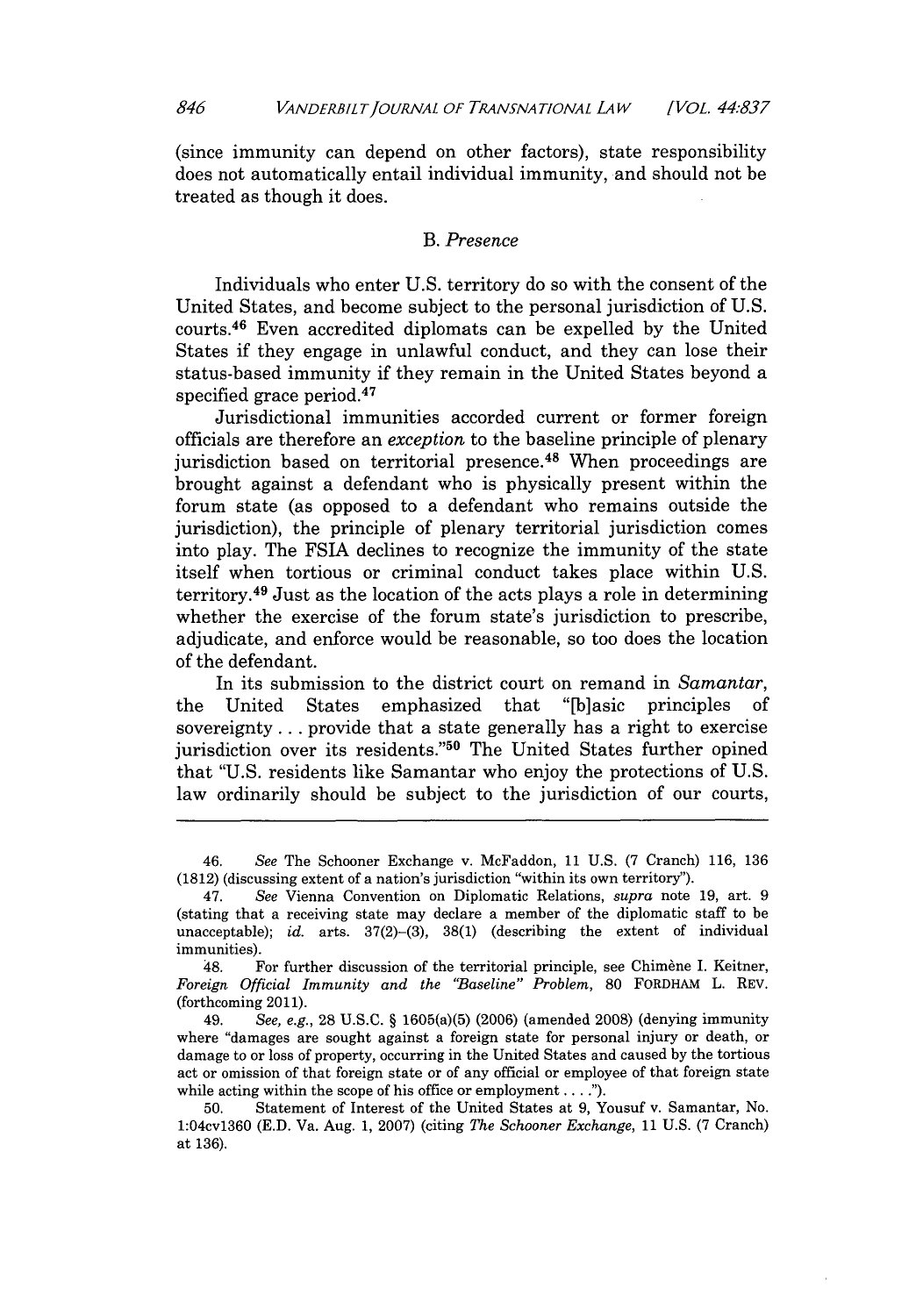particularly when sued **by U.S.** residents."5' Due consideration of the role of a defendant's presence within **U.S.** territory also serves the policy goal of ensuring that victims who have fled human rights abuses in their countries of origin will not be compelled to live sideby-side with their former abusers, **by** deterring potential defendants from traveling to, and especially taking up residence in, the United States.<sup>52</sup>

### *C. Penalties*

There is a tendency to differentiate axiomatically between criminal and civil proceedings for immunity purposes, and to find civil immunity even where criminal immunity would not exist.53 Where this result is not compelled **by** statute, it does not make sense. If anything, one might expect criminal immunity to be more robust, rather than less robust, than civil immunity, because the potential consequences of criminal liability are more severe. For example, the **U.S.** government expressed concern in its submission in *Matar v. Dichter* that: "Even more worrisome, foreign *criminal* courts might look to **U.S.** civil immunity rules in an effort to justify assertions of jurisdiction over **U.S.** officials."54 That said, because **U.S.** government attorneys serve as gatekeepers in the criminal context, potential defendants might view the possibility of being held civilly liable as less predictable and, thus, more objectionable than the possibility of being prosecuted in **U.S.** courts.

Governmental control over criminal prosecutions has led others to draw a distinction between criminal and civil immunity. For example, at least one circuit court has taken the position that initiating a prosecution amounts to a denial of immunity.<sup>55</sup> This

**<sup>51.</sup>** Statement of Interest of the United States, *supra* note **50,** at **7.**

**<sup>52.</sup>** This policy is also reflected in **U.S.** asylum laws, which deny political asylum in the United States to former persecutors. *See* **8 U.S.C. §** 1101(a)(42) **(2006)** (defining "refugee" to exclude persecutors); *id.* **§** 1158(b)(2)(A)(i) (denying asylum status to persecutors); *id.* **§** 1231(b)(3)(B)(i) (granting Attorney General power to deport persecutors).

**<sup>53.</sup>** For example, in an English case decided after this symposium was convened, the High Court stated in dicta that "[a]ll State officials enjoy immunity *ratione materiae* for their official acts from the civil jurisdiction of the courts of other States," but found that there was no such immunity from criminal jurisdiction. *See* Khurts Bat v. Investigating Judge, [2011] EWHC (Admin) **2029, [71], [101)** (Eng.) (citing United Nations Convention on Jurisdictional Immunities of States and Their Property, **G.A.** Res. **59/38,** Annex, art 1(b)(iv), **U.N.** Doc. **A/RES/59/38** (Dec. **16,** 2004), which is not yet in force and has not been signed or ratified **by** the United States, for support).

<sup>54.</sup> United States Matar Statement of Interest, *supra* note **1,** at 22 n.20.

**<sup>55.</sup>** *See* United States v. Noriega, **117 F.3d 1206,** 1212 (11th Cir. **1997)** (interpreting prosecution **by** the Executive Branch as a "clear sentiment" that immunity should be denied).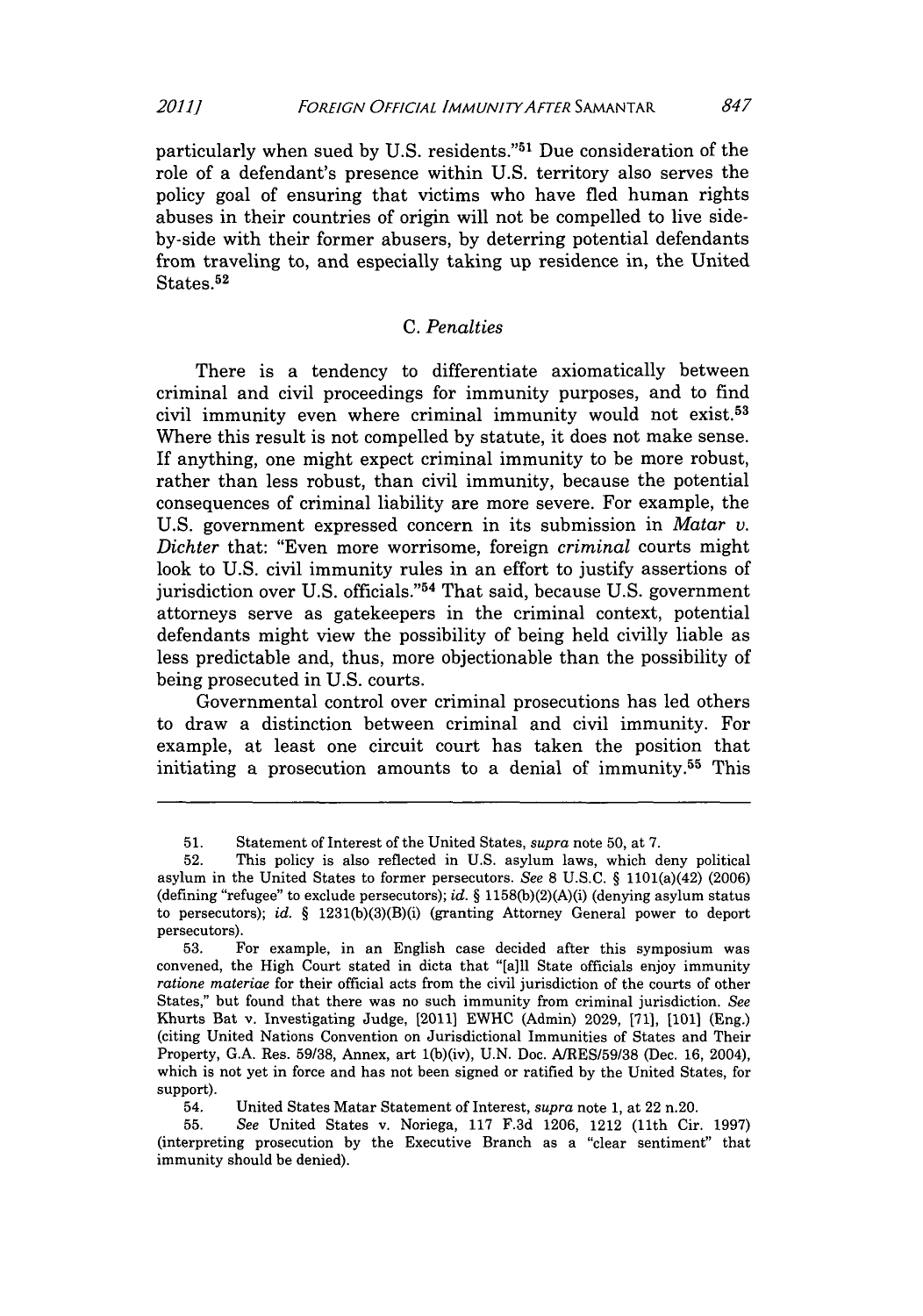seems somewhat problematic, particularly if, for example, the United States sought to prosecute a recognized, sitting head of state who is entitled to status-based immunity under customary international law. Moreover, it is not clear that prosecutorial discretion is the best form of executive gatekeeping where foreign official defendants are concerned. As former Acting State Department Legal Adviser Michael Matheson has observed, "[Tihe fact is that the process of indictments in the **U.S.** system is not well integrated with foreign policy concerns."56 The myth of a unitary and coordinated Executive seems an insufficient reason to differentiate between civil and criminal proceedings for immunity purposes.

In his opinion in *Jones v. Saudi Arabia-a* challenge to which is currently pending before the European Court of Human Rights-Lord Bingham of the **UK** House of Lords (now the **UK** Supreme Court) distinguished civil from criminal proceedings on the grounds that a state's interests are affected **by** civil proceedings, but not **by** criminal proceedings.57 This rationale also seems unpersuasive. If the state is the real party in interest, then the individual might not be the proper defendant in a civil suit. However, the state is not always the real party in interest. Where the state's interests are affected in some symbolic or indirect way, this is surely no different in a civil proceeding than it is in a criminal case. In fact, the potential offense to the foreign state seems greater in the criminal context, at least where **U.S.** courts are involved, because only government authorities can initiate criminal proceedings. Thus, from a diplomatic perspective, responsibility for the proceedings cannot be deflected onto private parties or onto the judicial branch.

Perhaps most puzzling, proponents of blanket civil immunity appear to acknowledge that criminal immunity is unwarranted in certain cases.58 If there is no immunity from criminal proceedings, then it is not clear as a doctrinal matter why there would nevertheless be immunity from civil proceedings for the same conduct.<sup>59</sup>

**<sup>56.</sup> MICHAEL** P. SCHARF *&* PAUL R. WILLIAMS, **SHAPING FOREIGN** POLICY **IN** TIMES OF CRISIS: THE ROLE OF INTERNATIONAL LAw **AND** THE **STATE** DEPARTMENT **LEGAL** ADVISER 94 (2010).

**<sup>57.</sup>** *See* Jones v. Ministry of the Interior of the Kingdom of Saudi Arabia, **[2006] UKHL 26, [31], [2007] 1 A.C. 270** (H.L.) (appeal taken from Eng.) **("A** state is not criminally responsible in international or English law"; however, "a civil action **...** does indirectly implead the state"). The **UK** court of appeal had found that the foreign state was no more "impleaded" **by** civil proceedings for torture than **by** criminal proceedings for the same conduct. *See* Jones v. Ministry of the Interior of the Kingdom of Saudi Arabia, [2004] **EWCA** (Civ) 1394, **[2005] Q.B. 699 [75]-[76], [127]-[28]** (Eng.).

**<sup>58.</sup>** *See* sources cited *supra* note **9.**

**<sup>59.</sup>** The only remaining basis for distinction, which **I** have criticized elsewhere, is the assumption that there is a "baseline" of immunity from both civil and criminal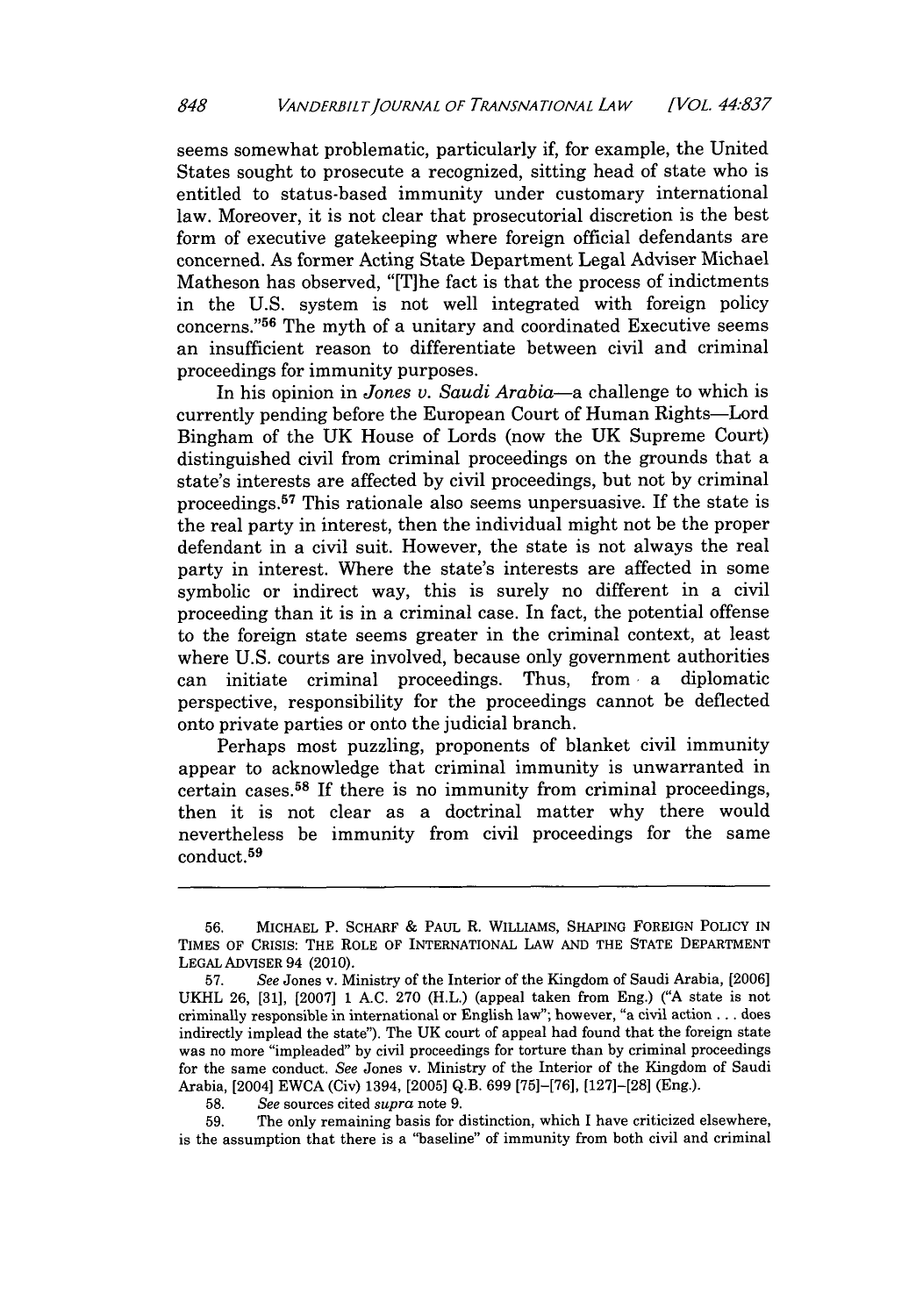#### III. FACTORS TO **CONSIDER**

The principles canvassed above, and the immunity practices of the United States, suggest that it can be useful to ask the following questions in order to determine whether or not a particular individual who is not covered **by** an existing treaty or statute is entitled to conduct-based immunity as a matter of common law:

**1.** *Has the foreign government, recognized as such by the U.S. Department of State, requested immunity?* **If** the answer is "no," or if the foreign state has waived immunity, then the consensus appears to be that there should be no immunity, because immunity is for the benefit of the state, not the individual.<sup>60</sup> Although this appears to leave former officials at the "mercy" of subsequent domestic regime changes, the same is true of the possibility that such officials could face legal proceedings in their own country's courts for wrongdoings committed **by** a prior regime.

As a procedural matter, a request for immunity should first be addressed to the State Department.<sup>61</sup> That said, it is foreseeable that certain foreign governments will make representations to courts directly, in which case courts will have to ascertain whether the government is "recognized" **by** the United States. Either way, the burden should be on the defendant to ensure that his or her government is made aware of the legal proceedings, and intervenes in a timely fashion.

**If** the foreign government has requested immunity, then courts should go on to ask:

2. *Is the alleged conduct attributable to the foreign state?* **If** the answer is "no," then there should be no conduct-based immunity from either criminal or civil proceedings. Even proponents of a robust form of immunity do not suggest that there ought to be immunity where the state bears no responsibility for the alleged conduct, because immunity is for the benefit of the state.<sup>62</sup>

**3.** *If the alleged conduct is attributable to the foreign state, was it performed with* actual *(as opposed to* apparent, or *no) authority?* This might be a difficult question to answer at the margins, but it will

proceedings, and that this immunity has been eroded solely in the case of criminal proceedings. *See* Keitner, *supra* note 48. There would, however, be an incongruity in allowing criminal jurisdiction while precluding civil jurisdiction for the same claims.

**<sup>60.</sup>** *Cf.* Arrest Warrant of **11** April 2000 (Dem. Rep. Congo v. Belg.), 2002 **I.C.J.** Reports **3,** 21-22, **25-26** (Feb. 14) (explaining that immunities are not granted for personal benefit of the diplomatic official, and that the sending state may waive that immunity in a foreign court).

**<sup>61.</sup>** This became the established practice in suits involving foreign ships. *See* Samantar v. Yousuf, **130 S.** Ct. **2278,** 2284 (2010) (citing *Ex parte* Republic of Peru, **318 U.S. 578, 581** (1943)).

**<sup>62.</sup>** *See* Vienna Convention on Consular Relations, *supra* note **28,** art 43(1); *supra* text accompanying note **28.**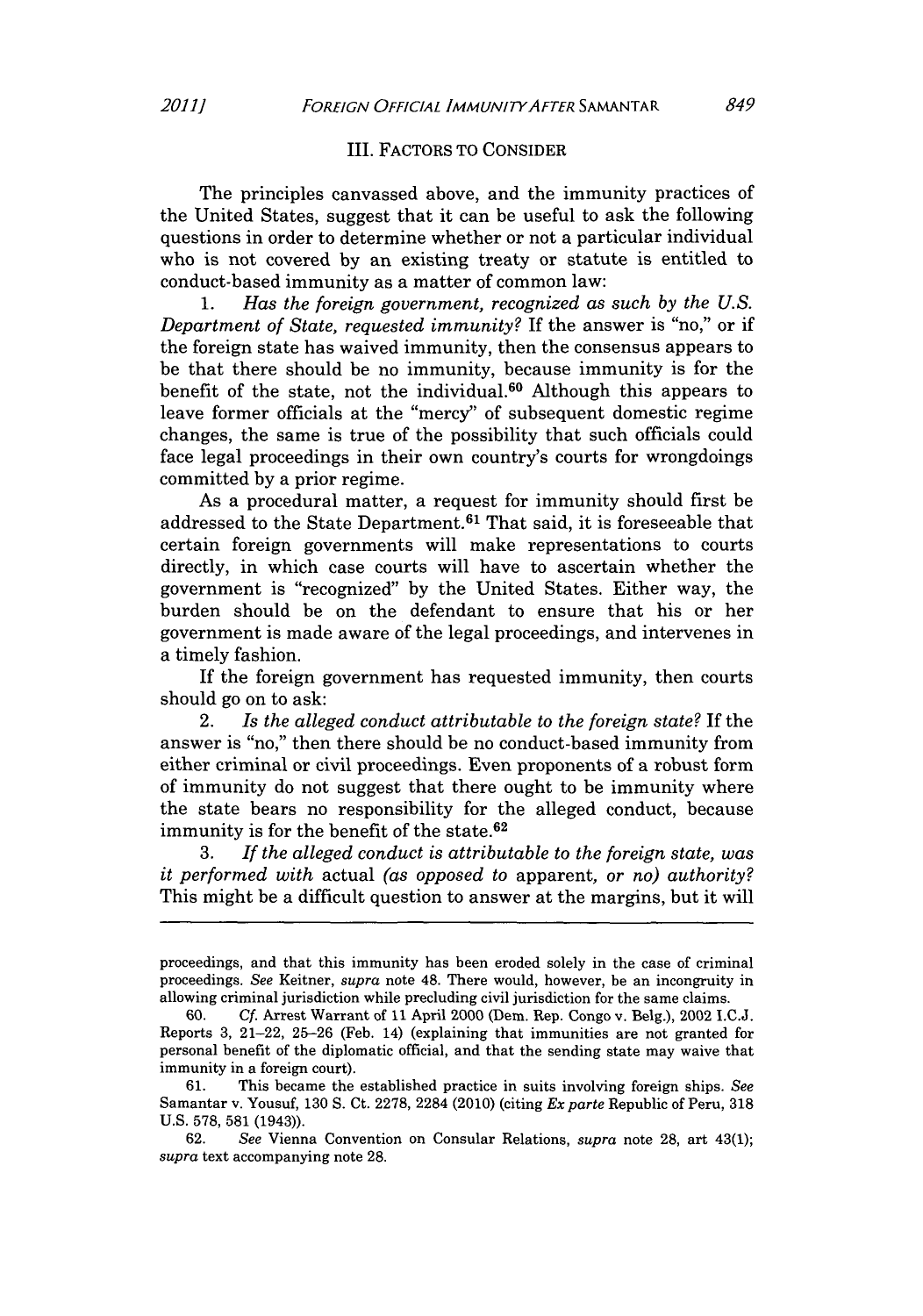inevitably involve, to a certain extent, taking a foreign state's representations about the individual's scope of authority at face value. If the conduct was not performed with actual authority, or was *ultra vires,* then there should be no conduct-based immunity from either criminal or civil proceedings, even if the conduct is also attributable to the state. 63 Immunity should only protect exercises of state authority that the foreign state embraces as such.

In my view, only if the answer to each of these three questions is "yes" does the question of immunity become tricky: i.e., when a recognized foreign government has requested immunity, the conduct is attributable to the foreign state, and the conduct was performed with actual authority. Notably, reasoning about immunity as a matter of "common law" under these conditions does not turn on whether the proceedings are civil or criminal in nature. 64 From a **U.S.** perspective, reciprocity concerns are the same-and might even be heightened-if a current or former **U.S.** official is subjected to foreign criminal proceedings, as opposed to proceedings that could only result in the award of money damages.65

Two additional factors seem especially relevant to the decision of whether to recognize immunity in these difficult cases:

4. *Was the defendant served or arrested while within the territorial jurisdiction of the United States?* Although immunity is for the benefit of the foreign state rather than the individual, the United States maintains plenary jurisdiction over individuals who have entered its territory. 66 The more sustained the individual's presence within U.S. territory, the stronger the United States' claim to exercise territorial jurisdiction might appear. Technically speaking, however, physical presence of any duration will **suffice. <sup>67</sup>**

Individuals who are not entitled to status-based immunity might need to think twice before entering the United States if they have

**<sup>63.</sup>** The non-binding Draft Articles on State Responsibility do not compel a different result. *See* **G.A.** Res. **56/83,** *supra* note **39,** art. **7** (attributing state officials' *ultra vires* conduct to the state so long as the person or entity acts in an official capacity); *id.* art. **58** (indicating that attribution to the state is "without prejudice" to the question of individual responsibility).<br>64. See supra Part II.C.

<sup>64.</sup> *See supra* Part I.C.

**<sup>65.</sup>** See *supra* note 54 and accompanying text.

**<sup>66.</sup>** *See* Keitner, *supra* note 48, at **9** ("The territorial theory **...** starts with a baseline of plenary jurisdiction **by** the forum state over its territory and individuals present on that territory. **. .** *."); supra* text accompanying note 48.

**<sup>67.</sup>** *See, e.g.,* Burnham v. Superior Court, 495 **U.S.** 604, **608, 628 (1990)** (finding that personal jurisdiction based upon personal service of a summons and complaint on an individual physically present within a state in the United States comports with due process requirements); Kadic v. Karadzic, **70 F.3d 232,** 246, 248 **(2d** Cir. **1995)** (finding personal jurisdiction over defendant who was served during a brief visit to the United States).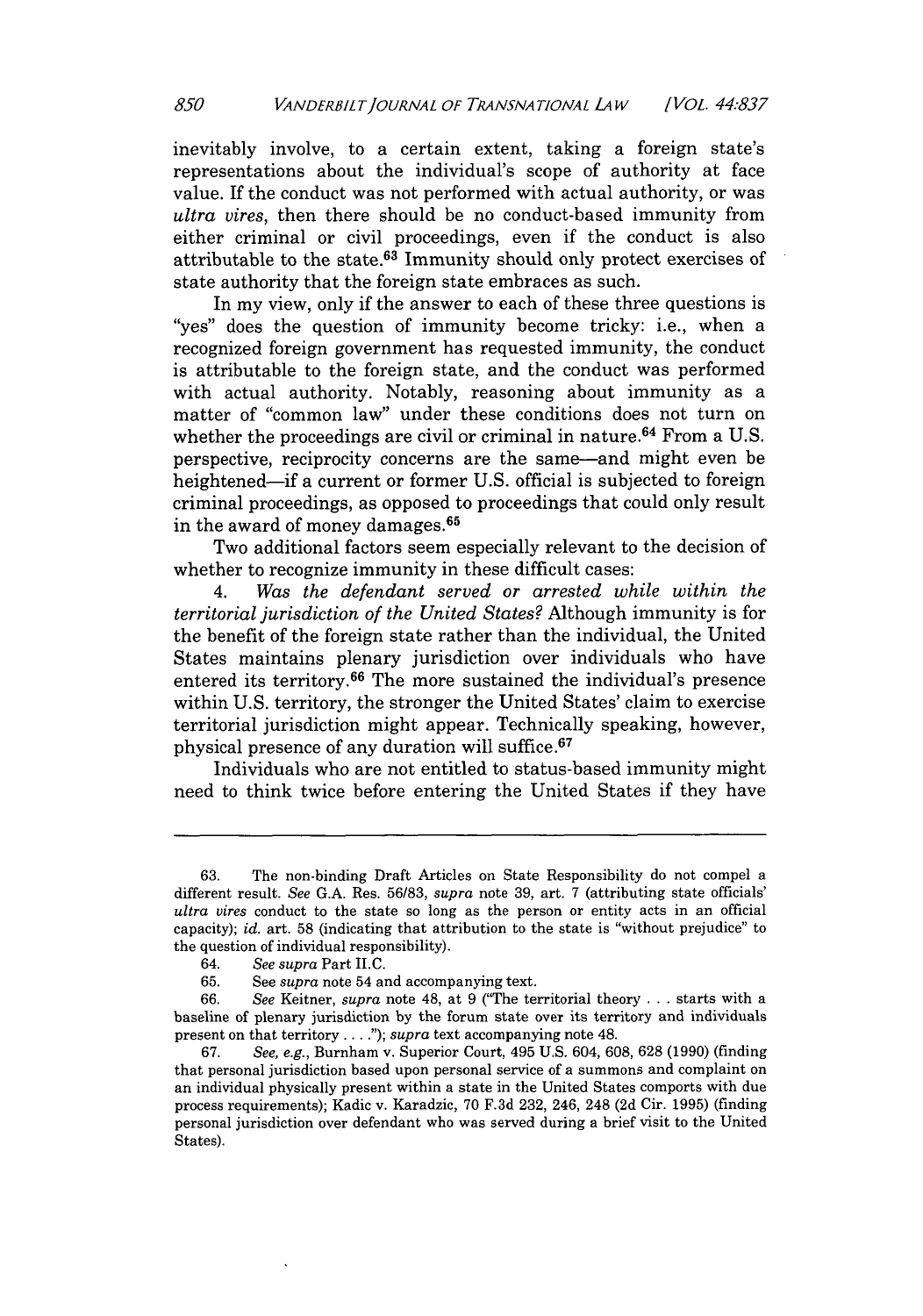previously engaged in illegal conduct. Conversely, if an individual defendant was not served or arrested within the territorial jurisdiction of the United States, then the United States' plenary jurisdiction over its own territory does not serve as a counterweight to a foreign state's claim to conduct-based immunity for its agent, assuming the alleged conduct occurred overseas. As a practical matter, it is also unlikely that a **U.S.** court would have personal jurisdiction over the absent defendant in such a case.

**5.** *Has Congress attached legal consequences to the alleged conduct?* Congress has criminalized conduct including torture, war crimes, genocide, use of child soldiers, aircraft hijacking, and child sex trafficking, even when this conduct occurs outside **U.S.** territory.68 Some of this conduct, including torture and extrajudicial killing, can also entail civil liability under **U.S.** law. 69 These statutes, although they do not explicitly abrogate conduct-based immunity, embody a political determination that such conduct is harmful and should be discouraged, wherever it occurs.<sup>70</sup> Courts may justifiably look to such statutes in weighing whether or not to recognize conductbased immunity in a particular case.

**My** current view is that if the defendant was served or arrested within the territorial jurisdiction of the United States, and Congress has attached legal consequences to the alleged conduct, then there should be a presumption of *no* conduct-based immunity. This formulation certainly does not answer all possible questions, but the public and clear articulation of these factors would at least serve to put individuals on notice about the potential legal consequences of travel to the United States.

An alternative approach is to grant blanket immunity for all conduct attributable to the state, absent a waiver from the foreign state. In my view, this would excessively restrict the jurisdiction of **U.S.** courts. At the other end of the spectrum, one could deny conductbased immunity for all congressionally proscribed conduct, and perhaps for all internationally unlawful conduct as well. In my view, this would create excessive legal exposure, particularly in light of reciprocity concerns. In the middle of the spectrum, one could grant immunity to agents of our strategic allies and trading partners, and

**<sup>68.</sup>** Genocide Accountability Act of **2007, 18 U.S.C. § 1091(d) (2006);** Torture Convention Implementation Act of 1994, **18 U.S.C. §§** 2340-2340A **(2006);** War Crimes Act of **1996, 18 U.S.C. §** 2441 **(2006);** Child Soldiers Accountability Act of **2008, 18 U.S.C. §** 2442 **(2006).**

**<sup>69.</sup>** Torture Victim Protection Act, **28 U.S.C. § 1350** note **(2006).**

**<sup>70.</sup>** Certain "violations of the law of nations" also carry the potential for civil liability under the Alien Tort Statute, **28 U.S.C. § 1350 (2006),** although the specific types of conduct that entail such liability have thus far been subject to judicial, rather than legislative, specification. See Sosa v. Alvarez-Machain, 542 **U.S. 692, 732** (2004) (discussing criteria used **by** courts for analyzing claims under this statute).